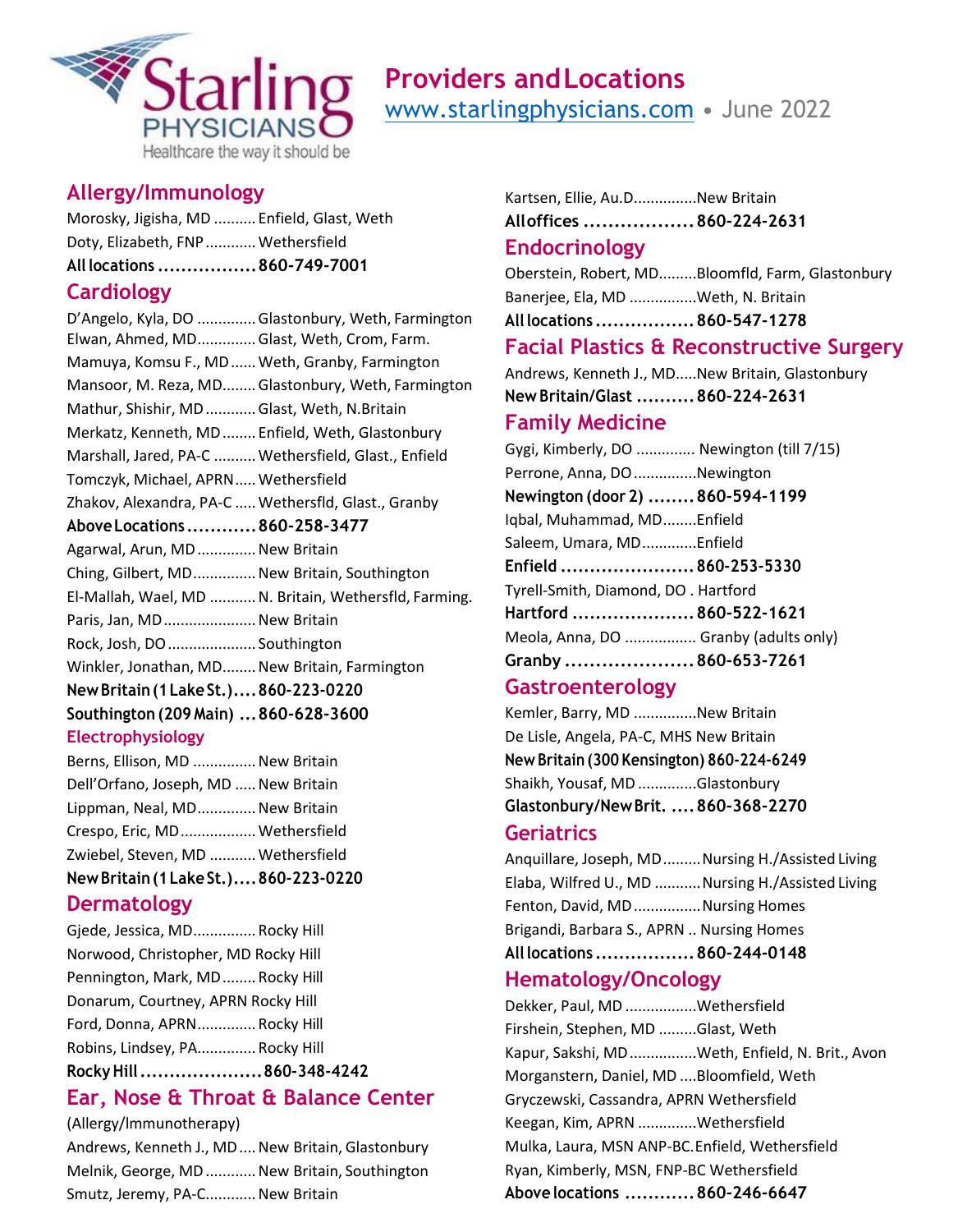#### **Oncology Support Team**

Kilbride, Kate, RN, OCN........Wethersfield (x2028) Lozada, Jessica LMSW..........Wethersfield (x2049) Marley, Elisa, RD CD.............Wethersfield (x2072) **Above locations ............ 860-246-6647** Giove, Lawrence, MD ..........New Britain, Wethersfield Carey, Shannon, PA-C..........New Britain **New Britain (300 Kensington) 860-224-6254**

#### **Infectious Disease**

Lawlor, Michael, MD............Hartford Miranda, Justine, MD ..........Hartford Quintiliani, Richard, MD ......Hartford McCarthy, Maureen, PA ......Hartford **Hartford (100 Retreat) ..... 860-246-2351**

#### **Internal Medicine**

Patel, Mahesh, MD..............Avon, New Britain Wright, Yalitza, FNP-C, FNP-B Avon **Avon........................ 860-676-4820** Plummer, Pixie, MD.............Bloomfield **Bloomfield.................. 860-726-1455** Leahy, Mary, APRN..............Avon **Avon........................ 860-522-1633** Starkey, Noah, MD...............Enfield, Cromwell Berthiaume, Gabrielle, APRN, FNP Enfield Hackett, Deborah, APRN......Enfield Nolin, Kelly, APRN, FNP-BC..Enfield Misiaszek, Nicole, PA-C........Enfield Swan, Alexa, MSN, FNP-C ....Enfield, Cromwell **Enfield (160Hazard Ave.).. 860-253-5330 Cromwell(136BerlinRd) . 860-635-2810** Deshaies, Michael, DO.........Glastonbury Smith, Evelyn F., MD............Glastonbury **Glastonbury (704Hebron).860-659-1379**  Christie, Donna-Marie, MD . Granby Maglio, Joseph, MD.............Granby Meola, Anna, DO .................Granby Twigg, Michèle, MD.............Granby **Granby ..................... 860-653-7261** Abdel Salam, Hoda, MD.......New Britain, Plainville Honor, Michael, MD ............ New Britain O'Hara, James, MD..............New Britain, Plainville Piekarsky, Mark, MD............New Britain Kwak, Young Jay, MD...........New Britain Parvin, Flora MD.................. New Britain Hall, Jude, APRN………………New Britain Turturici, Maria, APRN..........New Britain **New Britain (300 Kensington) 860-832-8150** Roy, Priya, MD .....................New Britain **New Britain (1 Lake St; 3 rd fl) 860-832-8150**  Polukhin, Maryanna, MD.....Newington

Stelea, Carmen, MD ............ Newington (leaving 7.14) Kirzon, Alla, APRN ................ Newington Kuruvilla, Karina, PA-C......... Newington **Newington(375Willard) 860-666-5252** Colon, Olga, APRN...............Hartford **Hartford (580 Farmington Ave) 860-522-1622** Harris, Peter, MD................. Plainville Roy, David, MD.................... Plainville Tariq, Oosman, MD .............Plainville Bogue, Ashley, PA-C ............Plainville **Plainville(184EastSt.) ....860-747-5766** Holmes, Catherine, MD Southington Wadolowski, Katarzyna, MD Southington Martinez, Zaneta, MSN-FNP Southington **Southington (209 Main) 860-329-0401** Ding, Yuewen, MD............... Wethersfield Walker, Scott J., MD ............ Wethersfield Francis-Brown, Davi-Ann, APRN Wethersfield Southard, Rachel, APRN Wethersfield Sullivan, Jillian, APRN Wethersfield **Wethersfield................860-258-3464** Savinelli, Thomas, MD ......... Wethersfield Pensiero, Nicole, APRN........ Wethersfield Ralston, Lani, APRN.............Wethersfield **Wethersfield................860-721-5731 Internal Medicine (Dept. of Nephrology)** Carley, Matthew, MD..........Avon, Hartford Lunding, Amy, MD...............Blmfd Vichot, Alfred MD................Hartford, Weth, Manchester

Wisniewski, John, MD ......... Farm, Wethersfield Gagnon, Lavina, MHSc-PA-C Hartford, Wethersfield Krevolin, Katherine, PA-C .... Wethersfield, Bloomfield, Hartford Striffler, Diana, APRN .......... Wethersfield **All locations .................860-241-0700**

#### **Nephrology**

Benson, Scott, DO................Htfd, Access Center, Weth, Cromwell Carley, Matthew, MD..........Avon, Hartford Curley, Timothy, DO............Blmfd, Farm, Manc, Weth Everhart-Caye, Maria, MD...Htfd, Weth Kent, Rebecca, MD..............Htfd. Hospital Laut, Jeffrey, MD .................Blmfd, Htfd, Weth Oder, Terrence, MD.............Blmfd, Farm, Htfd, Manc. Access C. Post, Jarrod, MD.................. Hartford, Weth Singh, Joseph, MD ............... Enfield, Hartford Tray, Kory, MD.....................Blmfd, Hartford, Weth Tremaglio, Joseph, MD........Blmfd, Hartford, Manc, Farm. Vichot, Alfred MD................Hftd, Weth, Manc, Cromwell Ye, Xiaoyi, MD .....................Hartford Bridge, Amy, APRN..............Htfd Shippee, Jessica, APRN ........ Hartford Hospital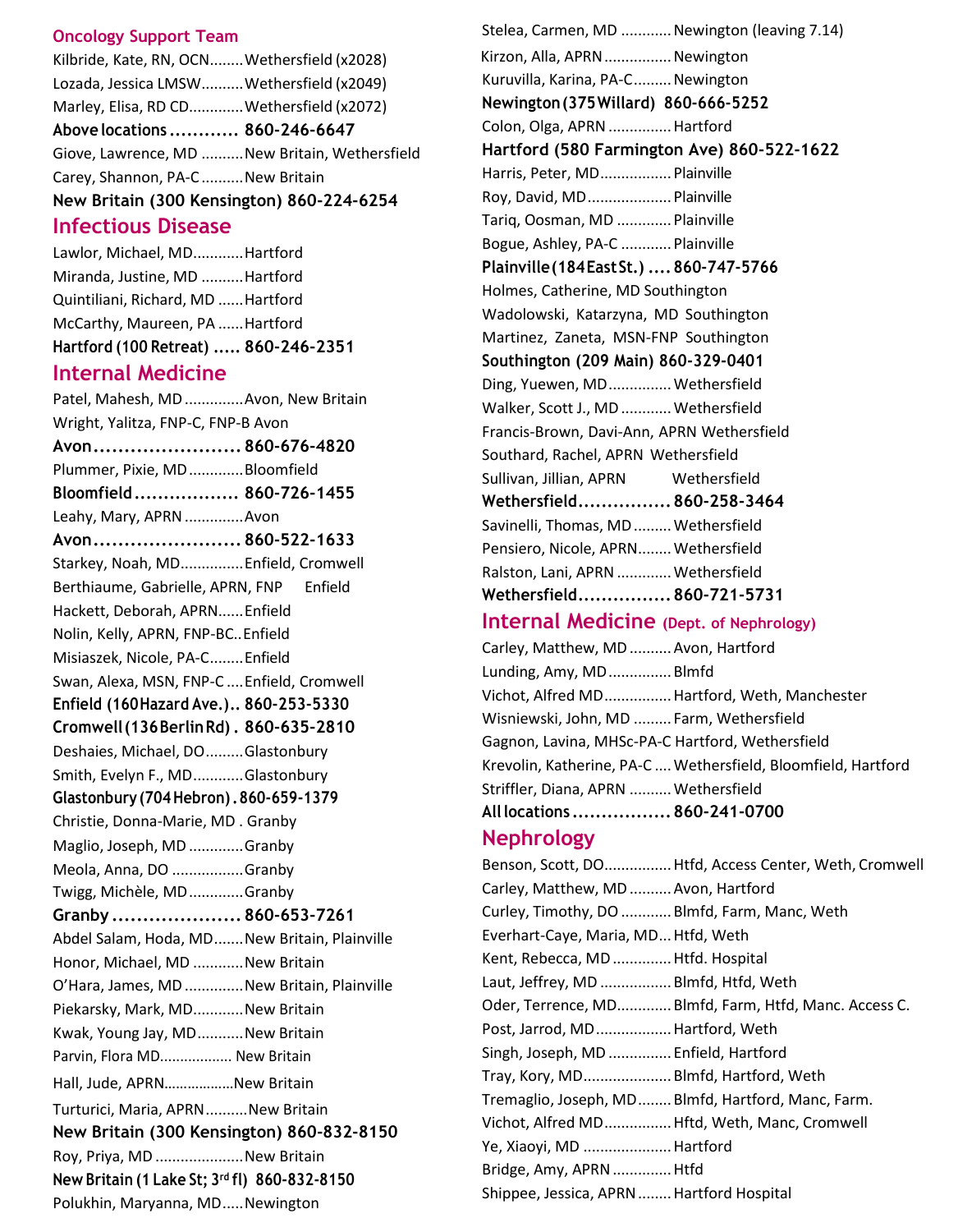| Syrax, Marina, APRN Hartford Hospital         |
|-----------------------------------------------|
| All locations (except N. Brit.)  860-241-0700 |
| Al Shami, Feras, MDNew Britain                |
| Dyquiangco, Rachelle, MDNew Britain           |
| Ebcioglu, Zeynep, MD New Britain              |
| Fernando, Sanjay, MDNew Britain               |
| Goldstein, Adam, MDNew Britain                |
| New Britain (1 Herald Sq). . 860-827-1343     |

#### **Access Center/Surgery**

Brown, Matthew, MD..........Access Center Surgeon Lally, Anne, MD....................Access Cent Surgeon, Enfield **AccessCenter ...............860-665-7070**

#### **Neurology**

Komm, Alexander, MD.........New Britain **New Britain (300 Kensington) 860-224-6263 Obstetrics &Gynecology**

Briggs, Maria, MD ................Blmfd, Htfd, Weth Bundens, Grace, MD............Blmfd, Htfd, Weth Cortland, Renee, MD ...........Blmfd, Htfd, Weth Doelger, Peter, MD..............Blmfd, Htfd, Weth Lazor, Lawrence, MD ...........Blmfd, Htfd, Weth Levine, Tracy, MD ................Blmfd, Htfd, Weth Lovesky, Jessica MD.............Blmfd, Htfd, Weth Mack, Lisa, MD.....................Blmfd, Htfd, Weth D'Eramo, Jillian, CNM ..........Blmfd, Htfd, Weth Gonell, Carissa L., CNM........Blmfd, Htfd, Weth Maytan, Jeannine, CNM ......Blmfd, Htfd, Weth Neville, Samantha, CNM......Blmfd, Htfd, Weth **Blmfd,Htfd, Weth ..........860-246-4029** Morosky, Michael, MD Enfield, Tolland, Staff. Springs **Abovelocations.............860-749-7000** Dreiss, Richard, MD .............New Britain (retiring 6/30) Matonis, Linda, MD..............New Britain Rinaldi, Lisa, MD ..................New Britain Fontaine, Kristen, APRN, FNP-BC New Britain **New Britain (300 Kensington) 860-224-6205**  Kerrigan, Kirsten, MD...........Newington, Avon Hennessey Hill, Kristina, MDNewington Mihalek, Jeffrey, MD............Newington Diloreto, Melissa, APRN.......Newington **Newington(375Willard) ..860-666-5111** Motschmann, Kellie, MD .....Plainville Sowa, David, MD..................Plainville Clay, Adele, APRN ................Newington, Plainville **Plainville(184EastSt.) ....860-747-0730** Kerrigan, Kirsten, MD...........Avon, Newington Watson, Carol, MD...............Avon, New Britain Benoit, Kristina, MSN, APRN, FNP-C Avon **Avon(40DaleRd.)........ 860-404-2137 NewBritain(300Kensing.).860-224-6205**

## **Ophthalmology – Eye Center**

| Emmel, David, MD Wethersfield                     |  |
|---------------------------------------------------|--|
| Fitzpatrick, Edward, MD New Britain               |  |
| McDonald, Patricia, MD  New Britain, Bristol      |  |
| Patel, Sarit, MD  New Britain, Bristol, Weth.     |  |
| Robinson, Charles, MDBristol                      |  |
| Russo, Christopher, MD  Bristol                   |  |
| Seremet, Martin, MD  New Britain, Bristol         |  |
| Stern, Alan, MD  New Britain, Bristol             |  |
| Asmus, Tracey, Optometrist New Britain            |  |
| Bristol (1345Farm. Ave.) 860-585-0000             |  |
| New Britain (1 Lake St.)  860-826-4460            |  |
| Weth. (1260 Silas D)  860-721-8960                |  |
| Optical Shop (1 Lake)  860-827-3340               |  |
| Optical Shop (1345 Farm.)  860 528-0000, option 4 |  |
| Orthopaedic Surgery &                             |  |
|                                                   |  |

#### **Sports Medicine**

Belniak, Robert, MD.................N. Britain, Glastonbury Betz, Christopher, DO...............Glastonbury Nelson, Andrew, MD................New Britain Scarlett, Richard, MD ............... New Britain Coughlan, Alexis, PA-C New Britain **All locations .................... 860-832-4666 Pediatric & Adolescent Medicine** Amato, Dina, MD......................New Britain Leong, Noelle, MD.................... New Britain Ramirez, Marc, MD .................. New Britain Sousa, Evelyne, MD..................New Britain, Plainville Souza, Courtney, MD................Newington Yip, Nancy DO...........................New Britain, Plainville Paholski, Chelsey, PA................New Britain, Plainville **NewBritain(300Kensington).860-224-6282 Newington(375Willard) ..... 860-666-5167 Plainville(184E.St.).......... 860-747-1132** Lahman, Jerome, MD ...............Vernon Huang-Bulger, Judy, MD...........Vernon Martin, Elizabeth, MD ..............Vernon Reidel, Jonathan, MD...............Vernon Karpey, Heather, APRN ............Vernon Paggioli, Erika, APRN ................Vernon **Vernon........................ 860-871-2102 Physiatry** Abbott, Kathleen, MD ..............Enfield, Gbury, New Britain